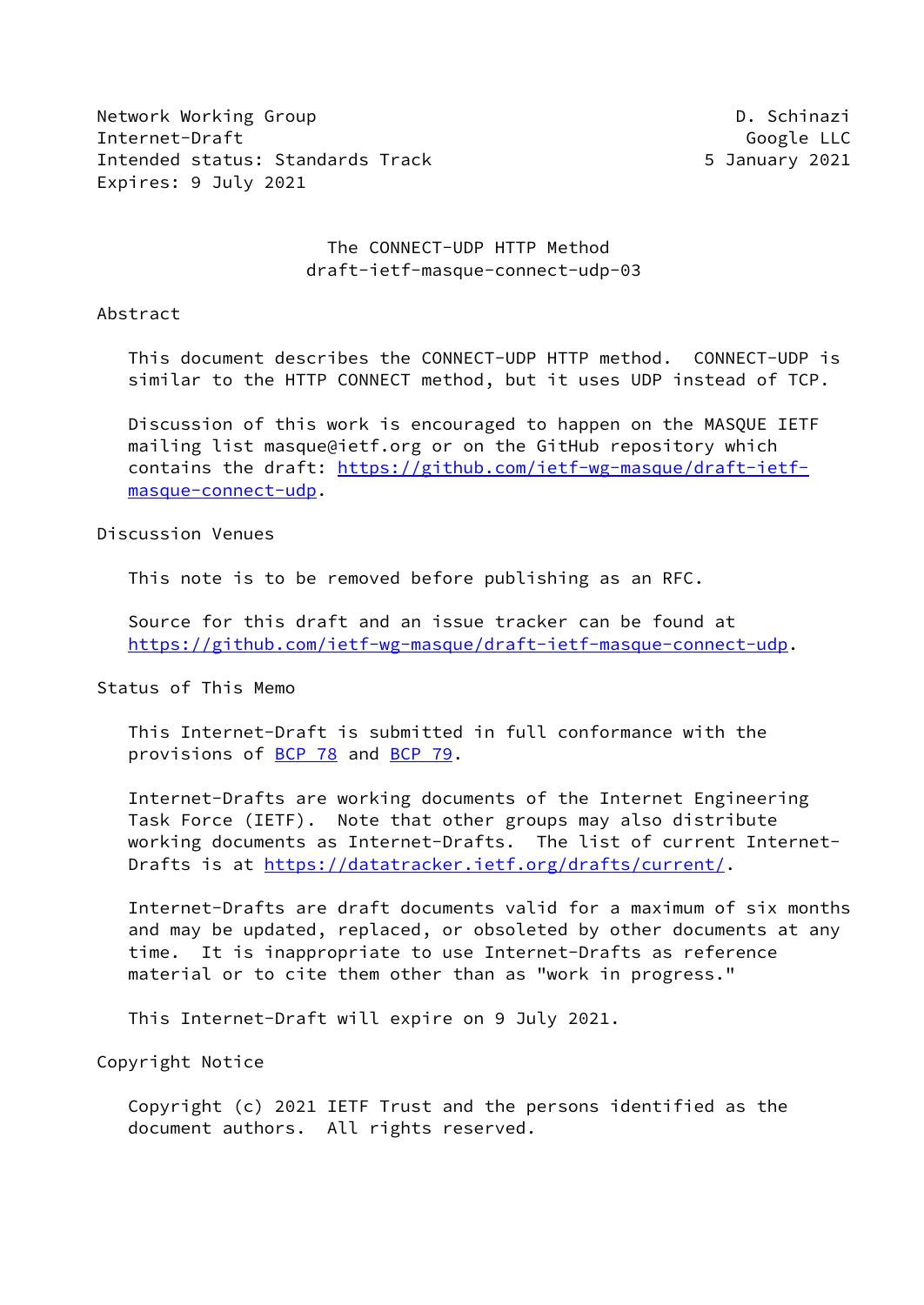<span id="page-1-1"></span>This document is subject to [BCP 78](https://datatracker.ietf.org/doc/pdf/bcp78) and the IETF Trust's Legal Provisions Relating to IETF Documents ([https://trustee.ietf.org/](https://trustee.ietf.org/license-info) [license-info](https://trustee.ietf.org/license-info)) in effect on the date of publication of this document. Please review these documents carefully, as they describe your rights and restrictions with respect to this document. Code Components extracted from this document must include Simplified BSD License text as described in Section 4.e of the **[Trust Legal Provisions](https://trustee.ietf.org/license-info)** and are provided without warranty as described in the Simplified BSD License.

## Table of Contents

|                                                              | $\overline{2}$ |
|--------------------------------------------------------------|----------------|
| 1.1. Conventions and Definitions                             | $\overline{2}$ |
| 2.                                                           | $\overline{3}$ |
| 3.                                                           | $\overline{3}$ |
| Datagram Encoding of Proxied UDP Packets<br>$\overline{4}$ . | $\overline{4}$ |
| 5.                                                           | 6              |
| Stream Encoding of Proxied UDP Packets<br>6.                 | 6              |
| 7.                                                           | $\overline{1}$ |
| 8.                                                           | $\overline{1}$ |
| Performance Considerations<br>9.                             | 8              |
| 10.                                                          | 8              |
|                                                              | 8              |
|                                                              | 9              |
| 11.2. URI Scheme Registration                                | 9              |
| 11.3. Stream Chunk Type Registration                         | 9              |
|                                                              | 10             |
|                                                              | 11             |
| Author's Address                                             | 11             |
|                                                              |                |

# <span id="page-1-0"></span>[1](#page-1-0). Introduction

 This document describes the CONNECT-UDP HTTP method. CONNECT-UDP is similar to the HTTP CONNECT method (see section [4.3.6 of \[RFC7231\]](https://datatracker.ietf.org/doc/pdf/rfc7231#section-4.3.6)), but it uses UDP [\[UDP](#page-11-1)] instead of TCP [\[TCP](#page-11-2)].

 Discussion of this work is encouraged to happen on the MASQUE IETF mailing list masque@ietf.org or on the GitHub repository which contains the draft: [https://github.com/ietf-wg-masque/draft-ietf](https://github.com/ietf-wg-masque/draft-ietf-masque-connect-udp) [masque-connect-udp](https://github.com/ietf-wg-masque/draft-ietf-masque-connect-udp).

### <span id="page-1-2"></span>[1.1](#page-1-2). Conventions and Definitions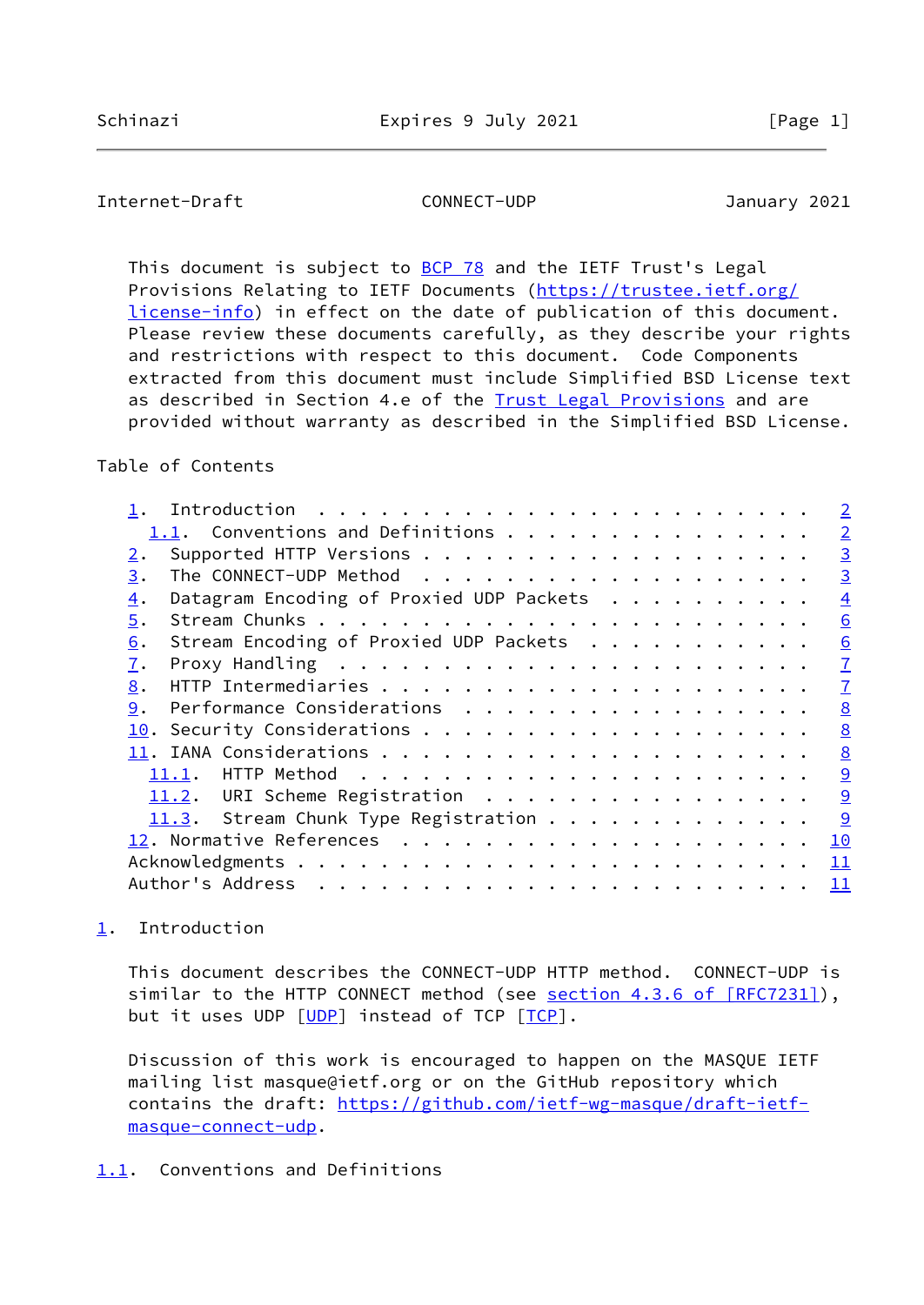The key words "MUST", "MUST NOT", "REQUIRED", "SHALL", "SHALL NOT", "SHOULD", "SHOULD NOT", "RECOMMENDED", "NOT RECOMMENDED", "MAY", and "OPTIONAL" in this document are to be interpreted as described in [BCP](https://datatracker.ietf.org/doc/pdf/bcp14) [14](https://datatracker.ietf.org/doc/pdf/bcp14) [[RFC2119\]](https://datatracker.ietf.org/doc/pdf/rfc2119) [\[RFC8174](https://datatracker.ietf.org/doc/pdf/rfc8174)] when, and only when, they appear in all capitals, as shown here.

Schinazi Expires 9 July 2021 [Page 2]

<span id="page-2-1"></span>Internet-Draft CONNECT-UDP January 2021

 In this document, we use the term "proxy" to refer to the HTTP server that opens the UDP socket and responds to the CONNECT-UDP request. If there are HTTP intermediaries (as defined in [Section](https://datatracker.ietf.org/doc/pdf/rfc7230#section-2.3) 2.3 of [RFC7230]) between the client and the proxy, those are referred to as "intermediaries" in this document.

<span id="page-2-0"></span>[2](#page-2-0). Supported HTTP Versions

 The CONNECT-UDP method is defined for all versions of HTTP. When the HTTP version used runs over QUIC [\[QUIC](#page-10-2)], UDP payloads can be sent over QUIC DATAGRAM frames [[DGRAM\]](#page-10-3). Otherwise they are sent on the stream where the CONNECT-UDP request was made. Note that, when the HTTP version in use does not support multiplexing streams (such as HTTP/1.1), then any reference to "stream" in this document is meant to represent the entire connection.

<span id="page-2-2"></span>[3](#page-2-2). The CONNECT-UDP Method

 The CONNECT-UDP method requests that the recipient establish a tunnel over a single HTTP stream to the destination origin server identified by the request-target and, if successful, thereafter restrict its behavior to blind forwarding of packets, in both directions, until the tunnel is closed. Tunnels are commonly used to create an end-to end virtual connection, which can then be secured using QUIC or another protocol running over UDP.

The request-target of a CONNECT-UDP request is a URI [\[RFC3986](https://datatracker.ietf.org/doc/pdf/rfc3986)] which uses the "masque" scheme and an immutable path of "/". For example:

 CONNECT-UDP masque://target.example.com:443/ HTTP/1.1 Host: target.example.com:443

When using HTTP/2  $[H2]$  $[H2]$  or later, CONNECT-UDP requests use HTTP pseudo-headers with the following requirements:

\* The ":method" pseudo-header field is set to "CONNECT-UDP".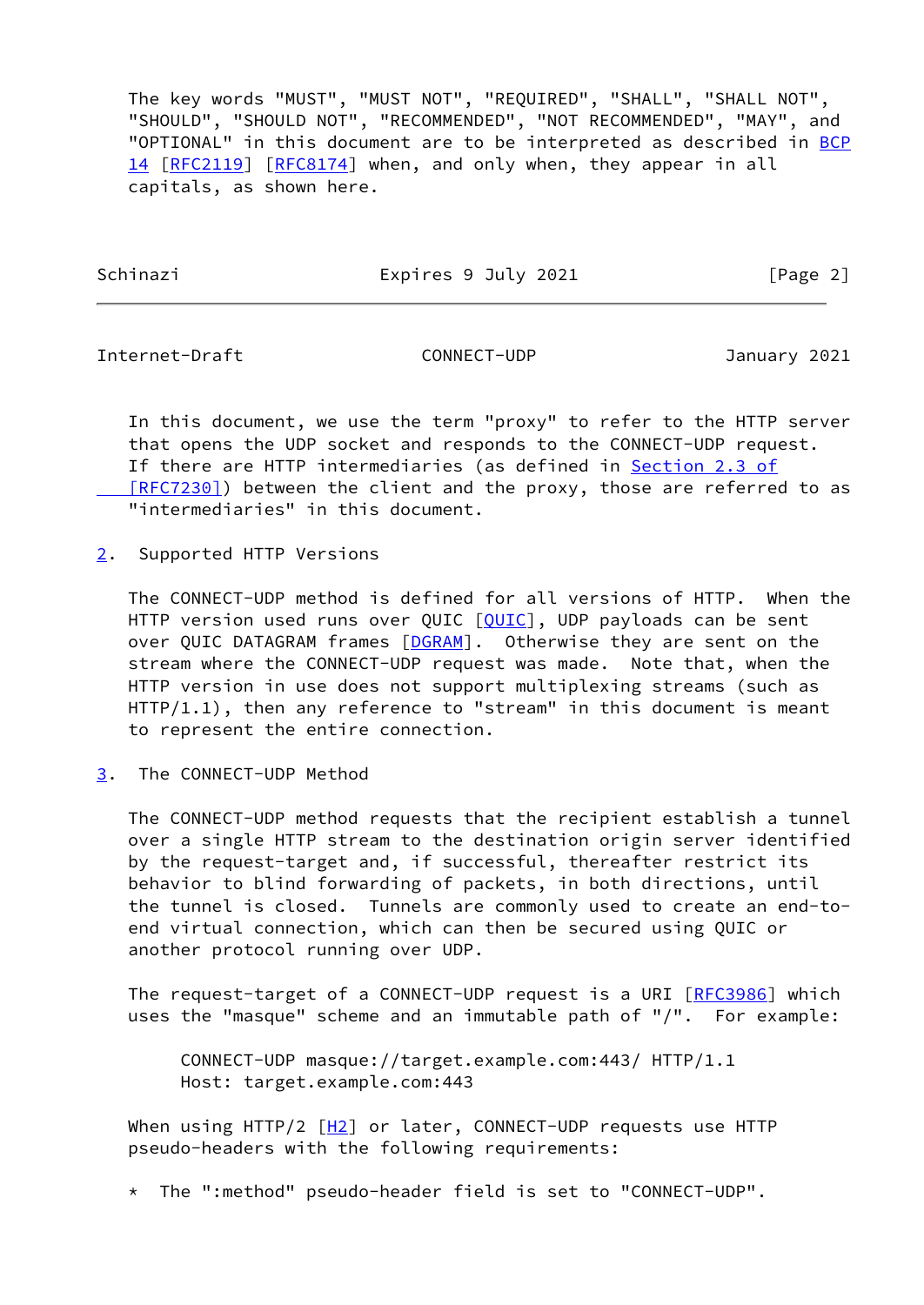\* The ":scheme" pseudo-header field is set to "masque".

- \* The ":path" pseudo-header field is set to "/".
- \* The ":authority" pseudo-header field contains the host and port to connect to (similar to the authority-form of the request-target of CONNECT requests; see [\[RFC7230\], Section](https://datatracker.ietf.org/doc/pdf/rfc7230#section-5.3) 5.3).

 A CONNECT-UDP request that does not conform to these restrictions is malformed (see  $[H2]$  $[H2]$ , Section 8.1.2.6).

| Schinazi |  |
|----------|--|
|          |  |

Expires 9 July 2021 [Page 3]

<span id="page-3-1"></span>Internet-Draft CONNECT-UDP January 2021

 The recipient proxy establishes a tunnel by directly opening a UDP socket to the request-target. Any 2xx (Successful) response indicates that the proxy has opened a socket to the request-target and is willing to proxy UDP payloads. Any response other than a successful response indicates that the tunnel has not yet been formed.

 A proxy MUST NOT send any Transfer-Encoding or Content-Length header fields in a 2xx (Successful) response to CONNECT-UDP. A client MUST treat a response to CONNECT-UDP containing any Content-Length or Transfer-Encoding header fields as malformed.

 A payload within a CONNECT-UDP request message has no defined semantics; a CONNECT-UDP request with a non-empty payload is malformed. Note that the CONNECT-UDP stream is used to convey UDP packets, but they are not semantically part of the request or response themselves.

Responses to the CONNECT-UDP method are not cacheable.

<span id="page-3-0"></span>[4](#page-3-0). Datagram Encoding of Proxied UDP Packets

When the HTTP connection supports HTTP/3 datagrams [[H3DGRAM\]](#page-10-5), UDP packets can be encoded using QUIC DATAGRAM frames. This support is ascertained by checking the received value of the H3\_DATAGRAM SETTINGS Parameter.

 If the client has both sent and received the H3\_DATAGRAM SETTINGS Parameter with value 1 on this connection, it SHOULD attempt to use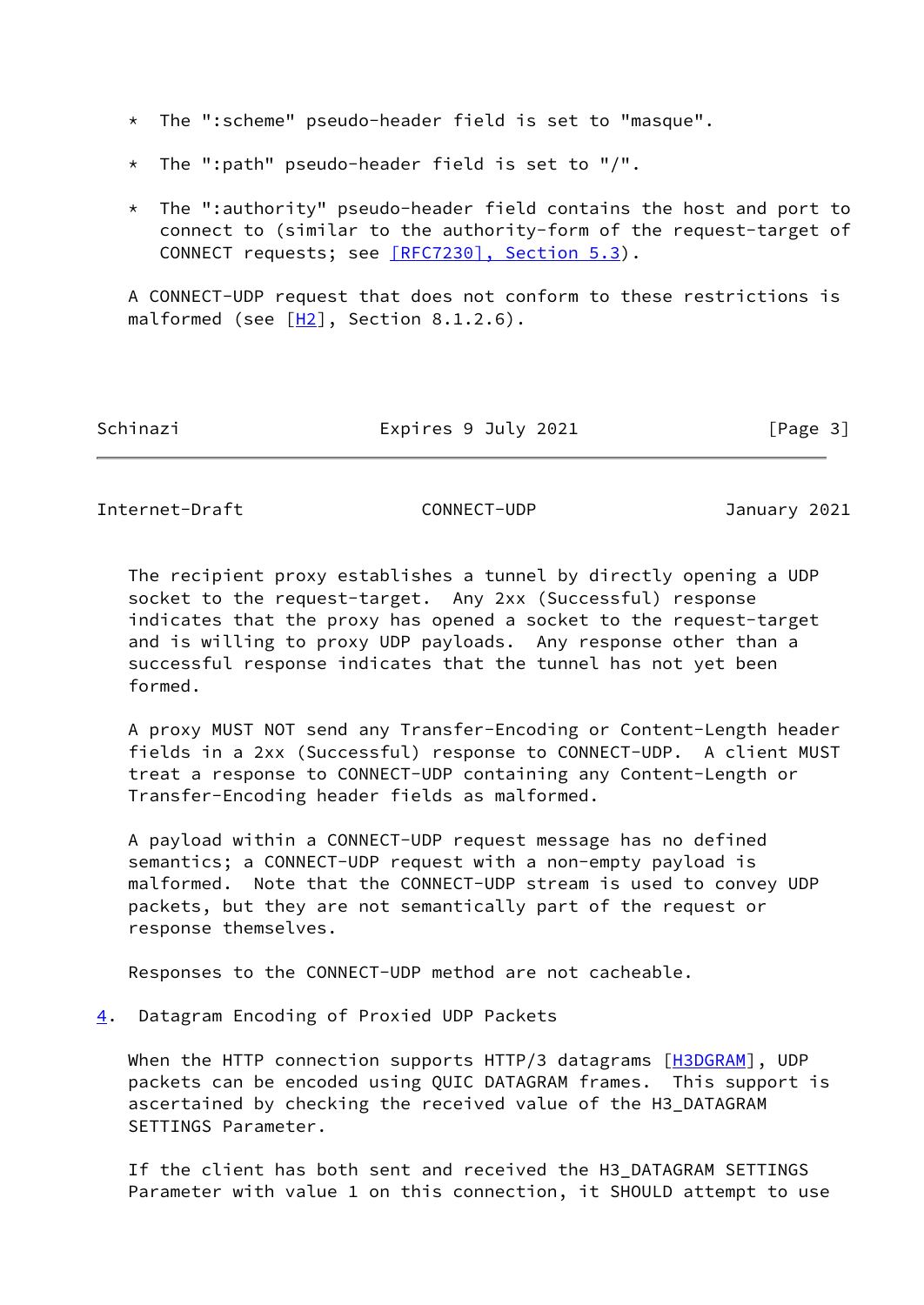HTTP/3 datagrams. This is accomplished by requesting a datagram flow identifier from the flow identifier allocation service [\[H3DGRAM](#page-10-5)]. That service generates an even flow identifier, and the client sends it to the proxy by using the unnamed element in a "Datagram-Flow-Id" header; see [\[H3DGRAM](#page-10-5)]. A CONNECT-UDP request with an odd flow identifier is malformed.

Schinazi **Expires 9 July 2021** [Page 4]

Internet-Draft CONNECT-UDP January 2021

 The proxy that is creating the UDP socket to the destination responds to the CONNECT-UDP request with a 2xx (Successful) response, and indicates it supports datagram encoding by sending a "Datagram-Flow- Id" header with the same unnamed element from the "Datagram-Flow-Id" header it received. Once the client has received the "Datagram-Flow- Id" header on the successful response, it knows that it can use the HTTP/3 datagram encoding to send proxied UDP packets for this particular request. It then encodes the payload of UDP datagrams into the payload of HTTP/3 datagrams. If the CONNECT-UDP response does not carry the "Datagram-Flow-Id" header, then the datagram encoding is not available for this request. A CONNECT-UDP response that carries the "Datagram-Flow-Id" header but with a different unnamed flow identifier than the one sent on the request is malformed.

 When the proxy processes a new CONNECT-UDP request, it MUST ensure that the unnamed datagram flow identifier is not equal to flow identifiers from other requests: if it is, the proxy MUST reject the request with a 4xx (Client Error) status code. Extensions MAY weaken or remove this requirement.

Clients MAY optimistically start sending proxied UDP packets before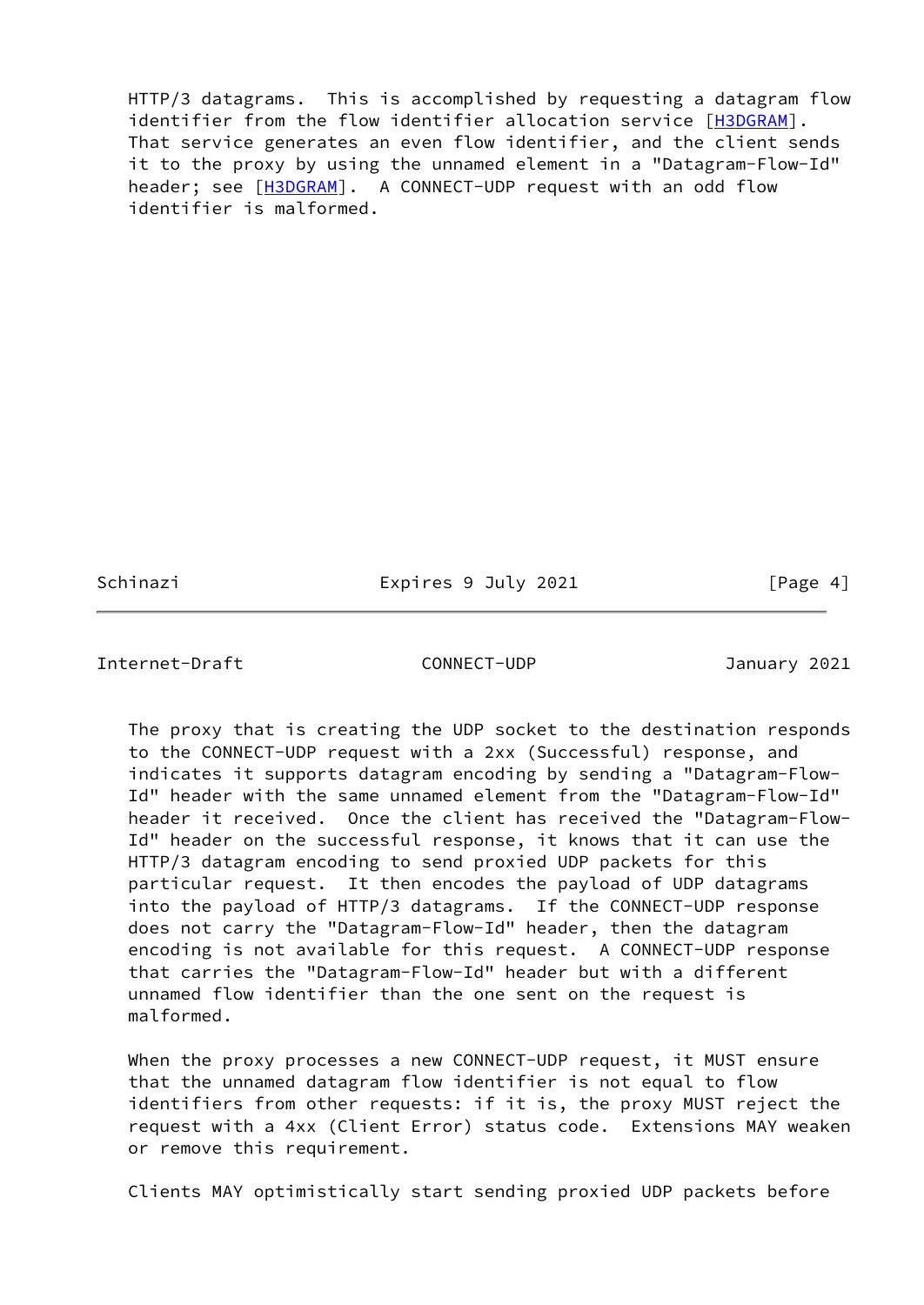receiving the response to its CONNECT-UDP request, noting however that those may not be processed by the proxy if it responds to the CONNECT-UDP request with a failure or without echoing the "Datagram- Flow-Id" header, or if the datagrams arrive before the CONNECT-UDP request.

 Note that a proxy can send the H3\_DATAGRAM SETTINGS Parameter with a value of 1 while disabling datagrams on a particular request by not echoing the "Datagram-Flow-Id" header. If the proxy does this, it MUST NOT treat receipt of datagrams as an error, because the client could have sent them optimistically before receiving the response. In this scenario, the proxy MUST discard those datagrams.

 Extensions to CONNECT-UDP MAY leverage named elements or parameters in the "Datagram-Flow-Id" header (named elements are defined in [\[H3DGRAM](#page-10-5)] and parameters are defined in Section 3.1.2 of [\[STRUCT-HDR\]](#page-11-3)). Proxies MUST NOT echo named elements or parameters on the "Datagram-Flow-Id" header if they do not understand their semantics.

| Schinazi | Expires 9 July 2021 | [Page 5] |
|----------|---------------------|----------|
|          |                     |          |

<span id="page-5-1"></span>Internet-Draft CONNECT-UDP January 2021

## <span id="page-5-0"></span>[5](#page-5-0). Stream Chunks

 The bidirectional stream that the CONNECT-UDP request was sent on is a sequence of CONNECT-UDP Stream Chunks, which are defined as a sequence of type-length-value tuples using the following format (using the notation from the "Notational Conventions" section of [\[QUIC](#page-10-2)]):

```
 CONNECT-UDP Stream {
  CONNECT-UDP Stream Chunk (..) ...,
}
```
Figure 1: CONNECT-UDP Stream Format

CONNECT-UDP Stream Chunk {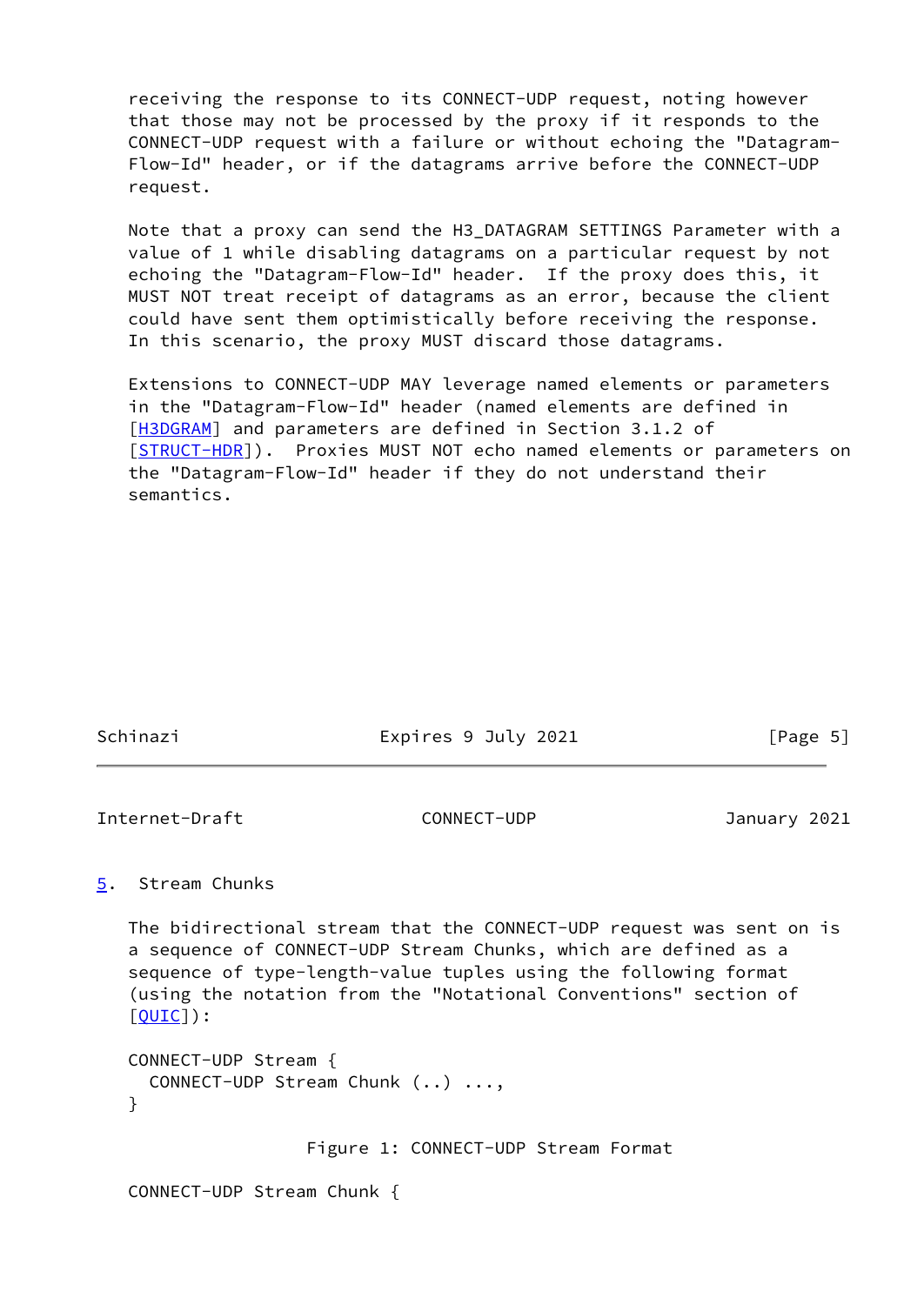| CONNECT-UDP Stream Chunk Type (i),        |  |  |
|-------------------------------------------|--|--|
| CONNECT-UDP Stream Chunk Length (i),      |  |  |
| CONNECT-UDP Stream Chunk Value $\ldots$ , |  |  |
|                                           |  |  |

Figure 2: CONNECT-UDP Stream Chunk Format

- CONNECT-UDP Stream Chunk Type: A variable-length integer indicating the Type of the CONNECT-UDP Stream Chunk. Endpoints that receive a chunk with an unknown CONNECT-UDP Stream Chunk Type MUST silently skip over that chunk.
- CONNECT-UDP Stream Chunk Length: The length of the CONNECT-UDP Stream Chunk Value field following this field. Note that this field can have a value of zero.
- CONNECT-UDP Stream Chunk Value: The payload of this chunk. Its semantics are determined by the value of the CONNECT-UDP Stream Chunk Type field.
- <span id="page-6-0"></span>[6](#page-6-0). Stream Encoding of Proxied UDP Packets

 CONNECT-UDP Stream Chunks can be used to convey UDP payloads, by using a CONNECT-UDP Stream Chunk Type of UDP\_PACKET (value 0x00). The payload of UDP packets is encoded in its unmodified entirety in the CONNECT-UDP Stream Chunk Value field. This is necessary when the version of HTTP in use does not support QUIC DATAGRAM frames, but MAY also be used when datagrams are supported. Note that empty UDP payloads are allowed.

Schinazi Expires 9 July 2021 [Page 6]

<span id="page-6-2"></span>Internet-Draft CONNECT-UDP January 2021

<span id="page-6-1"></span>[7](#page-6-1). Proxy Handling

 Unlike TCP, UDP is connection-less. The proxy that opens the UDP socket has no way of knowing whether the destination is reachable. Therefore it needs to respond to the CONNECT-UDP request without waiting for a TCP SYN-ACK.

Proxies can use connected UDP sockets if their operating system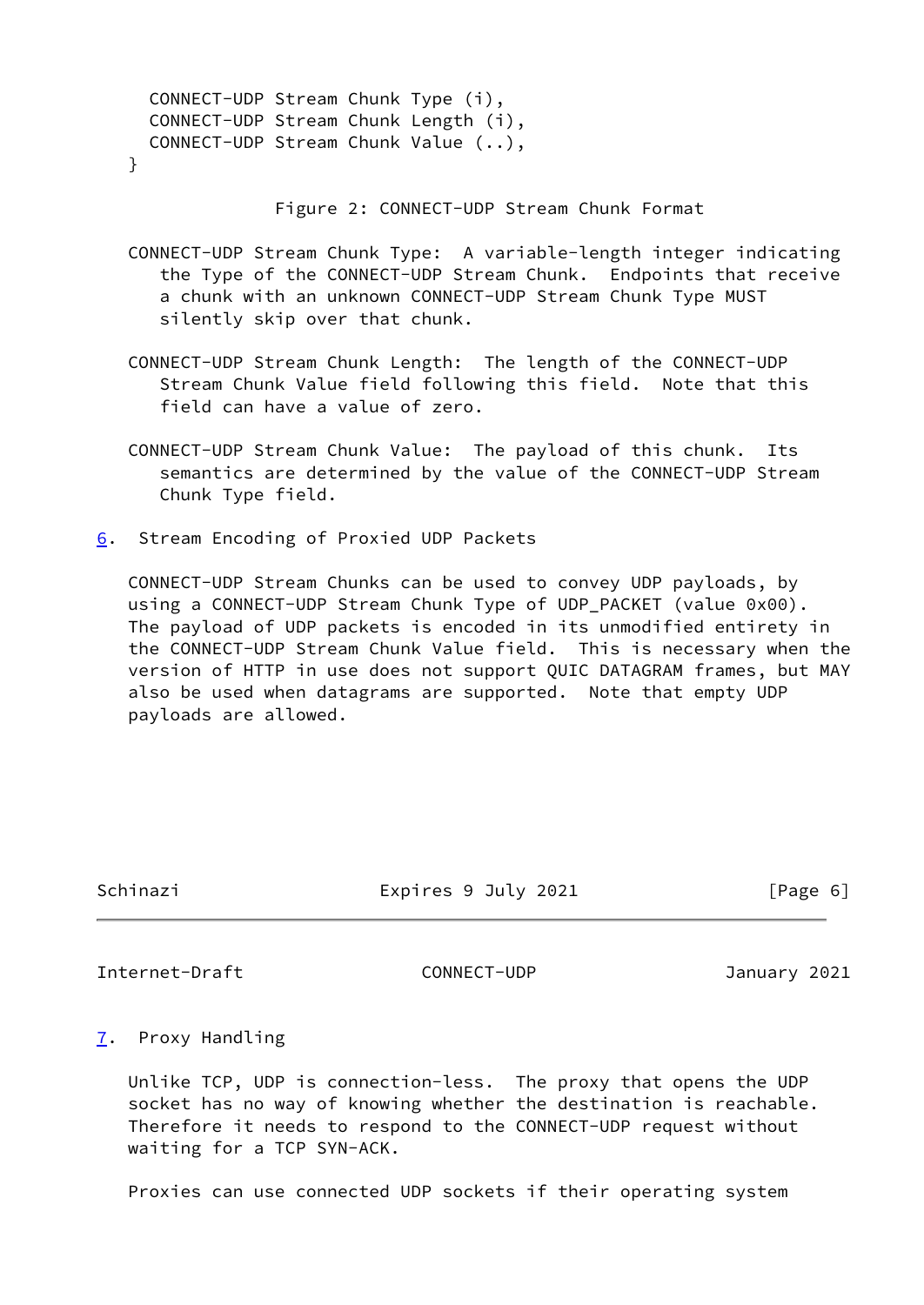supports them, as that allows the proxy to rely on the kernel to only send it UDP packets that match the correct 5-tuple. If the proxy uses a non-connected socket, it MUST validate the IP source address and UDP source port on received packets to ensure they match the client's CONNECT-UDP request. Packets that do not match MUST be discarded by the proxy.

 The lifetime of the socket is tied to the CONNECT-UDP stream. The proxy MUST keep the socket open while the CONNECT-UDP stream is open. Proxies MAY choose to close sockets due to a period of inactivity, but they MUST close the CONNECT-UDP stream before closing the socket.

<span id="page-7-0"></span>[8](#page-7-0). HTTP Intermediaries

 HTTP/3 DATAGRAM flow identifiers are specific to a given HTTP/3 connection. However, in some cases, an HTTP request may travel across multiple HTTP connections if there are HTTP intermediaries involved; see Section [2.3 of \[RFC7230\]](https://datatracker.ietf.org/doc/pdf/rfc7230#section-2.3).

 Intermediaries that support both CONNECT-UDP and HTTP/3 datagrams MUST negotiate flow identifiers separately on the client-facing and server-facing connections. This is accomplished by having the intermediary parse the unnamed element of the "Datagram-Flow-Id" header on all CONNECT-UDP requests it receives, and sending the same unnamed element in the "Datagram-Flow-Id" header on the response. The intermediary then ascertains whether it can use datagrams on the server-facing connection. If they are supported (as indicated by the H3\_DATAGRAM SETTINGS parameter), the intermediary uses its own flow identifier allocation service to allocate a flow identifier for the server-facing connection, and waits for the server's reply to see if the server sent the "Datagram-Flow-Id" header on the response. The intermediary then translates datagrams between the two connections by using the flow identifier specific to that connection. An intermediary MAY also choose to use datagrams on only one of the two connections, and translate between datagrams and streams.

Schinazi **Expires 9 July 2021** [Page 7]

<span id="page-7-1"></span>Internet-Draft CONNECT-UDP January 2021

Intermediaries MUST NOT echo nor forward named elements or parameters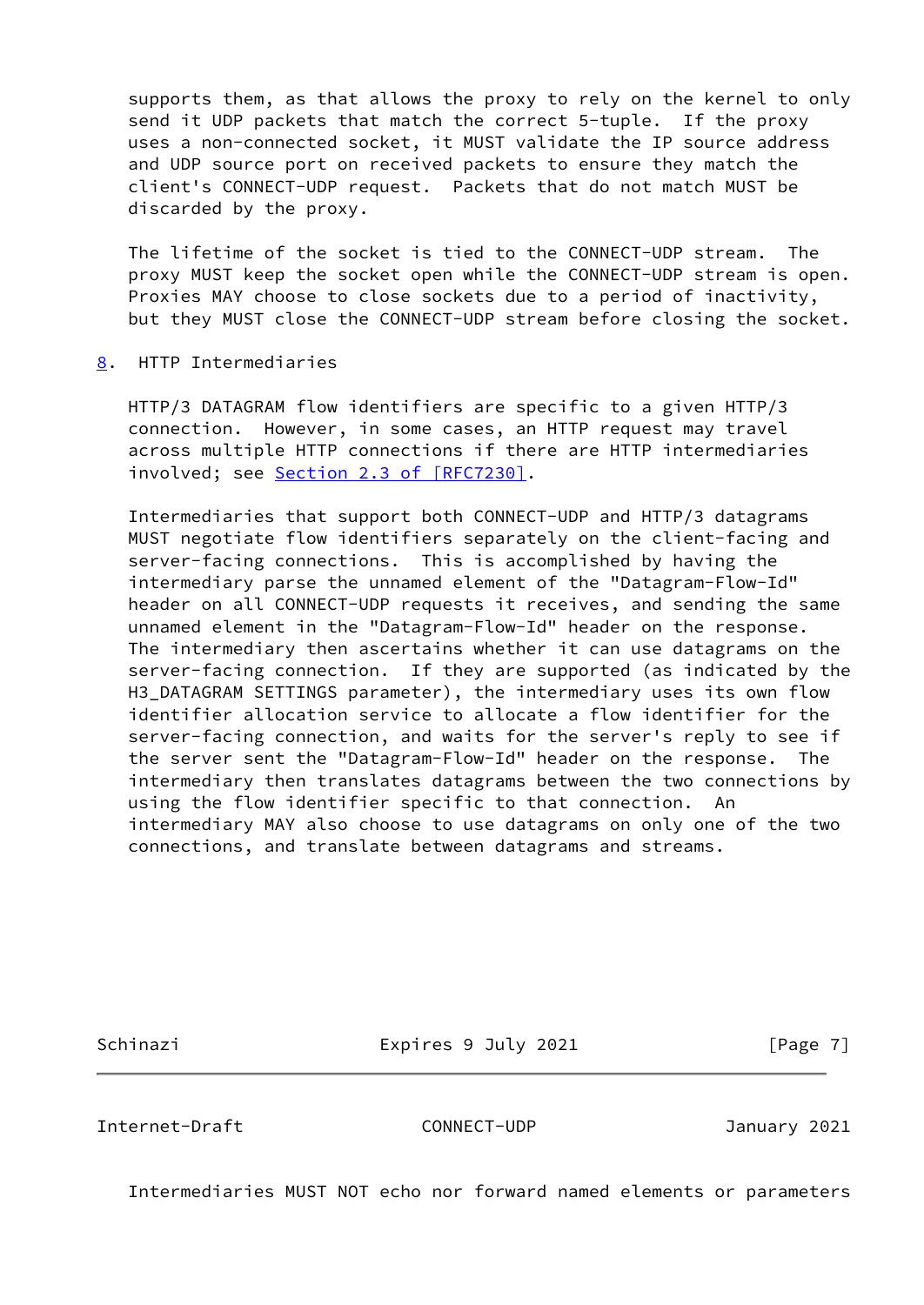on the "Datagram-Flow-Id" header if they do not understand their semantics. Extensions to CONNECT-UDP that leverage named elements or parameters in the "Datagram-Flow-Id" header MUST specify how they are handled by intermediaries.

<span id="page-8-0"></span>[9](#page-8-0). Performance Considerations

 Proxies SHOULD strive to avoid increasing burstiness of UDP traffic: they SHOULD NOT queue packets in order to increase batching.

When the protocol running over UDP that is being proxied uses congestion control (e.g.,  $[QUIC]$  $[QUIC]$ ), the proxied traffic will incur at least two nested congestion controllers. This can reduce performance but the underlying HTTP connection MUST NOT disable congestion control unless it has an out-of-band way of knowing with absolute certainty that the inner traffic is congestion-controlled.

 When the protocol running over UDP that is being proxied uses loss recovery (e.g., [\[QUIC](#page-10-2)]), and the underlying HTTP connection runs over TCP, the proxied traffic will incur at least two nested loss recovery mechanisms. This can reduce performance as both can sometimes independently retransmit the same data. To avoid this, HTTP/3 datagrams SHOULD be used.

<span id="page-8-1"></span>[10.](#page-8-1) Security Considerations

 There are significant risks in allowing arbitrary clients to establish a tunnel to arbitrary servers, as that could allow bad actors to send traffic and have it attributed to the proxy. Proxies that support CONNECT-UDP SHOULD restrict its use to authenticated users.

 Because the CONNECT method creates a TCP connection to the target, the target has to indicate its willingness to accept TCP connections by responding with a TCP SYN-ACK before the proxy can send it application data. UDP doesn't have this property, so a CONNECT-UDP proxy could send more data to an unwilling target than a CONNECT proxy. However, in practice denial of service attacks target open TCP ports so the TCP SYN-ACK does not offer much protection in real scenarios. Proxies MUST NOT introspect the contents of UDP payloads as that would lead to ossification of UDP-based protocols by proxies.

<span id="page-8-2"></span>[11.](#page-8-2) IANA Considerations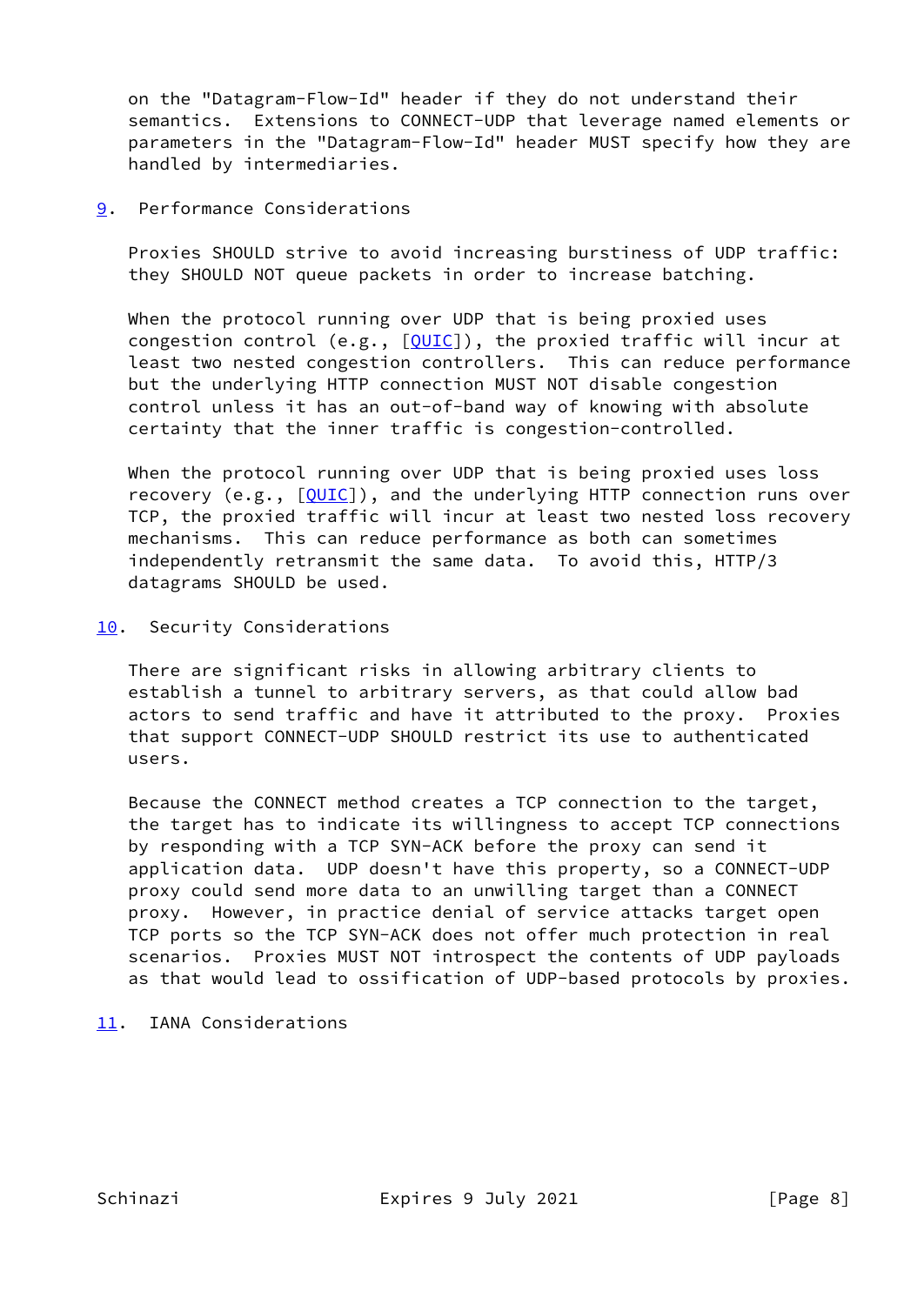<span id="page-9-1"></span><span id="page-9-0"></span>[11.1](#page-9-0). HTTP Method

 This document will request IANA to register "CONNECT-UDP" in the HTTP Method Registry (IETF review) maintained at [<https://www.iana.org/assignments/http-methods](https://www.iana.org/assignments/http-methods)>.

 +-------------+------+------------+---------------+ | Method Name | Safe | Idempotent | Reference | +-------------+------+------------+---------------+ | CONNECT-UDP | no | no | This document | +-------------+------+------------+---------------+

<span id="page-9-2"></span>[11.2](#page-9-2). URI Scheme Registration

This document will request IANA to register the URI scheme "masque".

 The syntax definition below uses Augmented Backus-Naur Form (ABNF) [\[RFC5234](https://datatracker.ietf.org/doc/pdf/rfc5234)]. The definitions of "host" and "port" are adopted from [\[RFC3986](https://datatracker.ietf.org/doc/pdf/rfc3986)]. The syntax of a MASQUE URI is:

masque-URI = "masque:" "//" host ":" port "/"

 The "host" and "port" component MUST NOT be empty, and the "port" component MUST NOT be 0.

<span id="page-9-3"></span>[11.3](#page-9-3). Stream Chunk Type Registration

 This document will request IANA to create a "CONNECT-UDP Stream Chunk Type" registry. This registry governs a 62-bit space, and follows the registration policy for QUIC registries as defined in  $[QUIC]$  $[QUIC]$ . In addition to the fields required by the QUIC policy, registrations in this registry MUST include the following fields:

Type: A short mnemonic for the type.

 Description: A brief description of the type semantics, which MAY be a summary if a specification reference is provided.

The initial contents of this registry are:

| Value | Type | Description                                        | Reference |
|-------|------|----------------------------------------------------|-----------|
| 0x00  |      | UDP_PACKET   Payload of UDP packet   This document |           |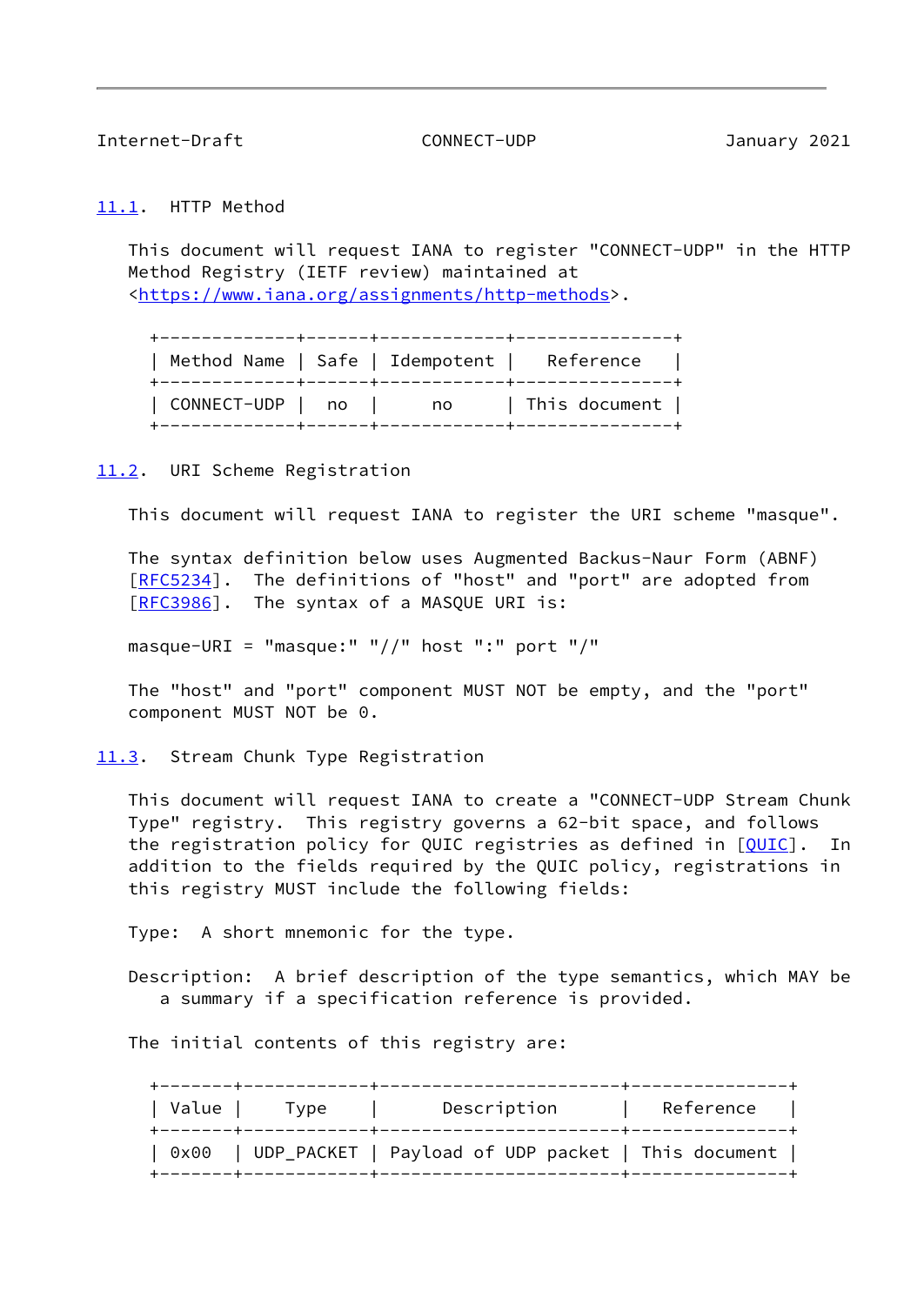<span id="page-10-1"></span>Each value of the format "37  $*$  N + 23" for integer values of N (that is, 23, 60, 97, ...) are reserved; these values MUST NOT be assigned by IANA and MUST NOT appear in the listing of assigned values.

- <span id="page-10-5"></span><span id="page-10-4"></span><span id="page-10-3"></span><span id="page-10-2"></span><span id="page-10-0"></span>[12.](#page-10-0) Normative References
	- [DGRAM] Pauly, T., Kinnear, E., and D. Schinazi, "An Unreliable Datagram Extension to QUIC", Work in Progress, Internet- Draft, [draft-ietf-quic-datagram-01](https://datatracker.ietf.org/doc/pdf/draft-ietf-quic-datagram-01), 24 August 2020, <[http://www.ietf.org/internet-drafts/draft-ietf-quic](http://www.ietf.org/internet-drafts/draft-ietf-quic-datagram-01.txt) [datagram-01.txt](http://www.ietf.org/internet-drafts/draft-ietf-quic-datagram-01.txt)>.
	- [H2] Belshe, M., Peon, R., and M. Thomson, Ed., "Hypertext Transfer Protocol Version 2 (HTTP/2)", [RFC 7540](https://datatracker.ietf.org/doc/pdf/rfc7540), DOI 10.17487/RFC7540, May 2015, <[https://www.rfc-editor.org/info/rfc7540>](https://www.rfc-editor.org/info/rfc7540).
	- [H3DGRAM] Schinazi, D. and L. Pardue, "Using QUIC Datagrams with HTTP/3", Work in Progress, Internet-Draft, [draft-schinazi](https://datatracker.ietf.org/doc/pdf/draft-schinazi-masque-h3-datagram-02) [masque-h3-datagram-02,](https://datatracker.ietf.org/doc/pdf/draft-schinazi-masque-h3-datagram-02) 14 December 2020, <[http://www.ietf.org/internet-drafts/draft-schinazi](http://www.ietf.org/internet-drafts/draft-schinazi-masque-h3-datagram-02.txt) [masque-h3-datagram-02.txt>](http://www.ietf.org/internet-drafts/draft-schinazi-masque-h3-datagram-02.txt).
	- [QUIC] Iyengar, J. and M. Thomson, "QUIC: A UDP-Based Multiplexed and Secure Transport", Work in Progress, Internet-Draft, [draft-ietf-quic-transport-33,](https://datatracker.ietf.org/doc/pdf/draft-ietf-quic-transport-33) 13 December 2020, <[http://www.ietf.org/internet-drafts/draft-ietf-quic](http://www.ietf.org/internet-drafts/draft-ietf-quic-transport-33.txt) [transport-33.txt>](http://www.ietf.org/internet-drafts/draft-ietf-quic-transport-33.txt).
	- [RFC2119] Bradner, S., "Key words for use in RFCs to Indicate Requirement Levels", [BCP 14](https://datatracker.ietf.org/doc/pdf/bcp14), [RFC 2119](https://datatracker.ietf.org/doc/pdf/rfc2119), DOI 10.17487/RFC2119, March 1997, <[https://www.rfc-editor.org/info/rfc2119>](https://www.rfc-editor.org/info/rfc2119).
	- [RFC3986] Berners-Lee, T., Fielding, R., and L. Masinter, "Uniform Resource Identifier (URI): Generic Syntax", STD 66, [RFC 3986,](https://datatracker.ietf.org/doc/pdf/rfc3986) DOI 10.17487/RFC3986, January 2005, <[https://www.rfc-editor.org/info/rfc3986>](https://www.rfc-editor.org/info/rfc3986).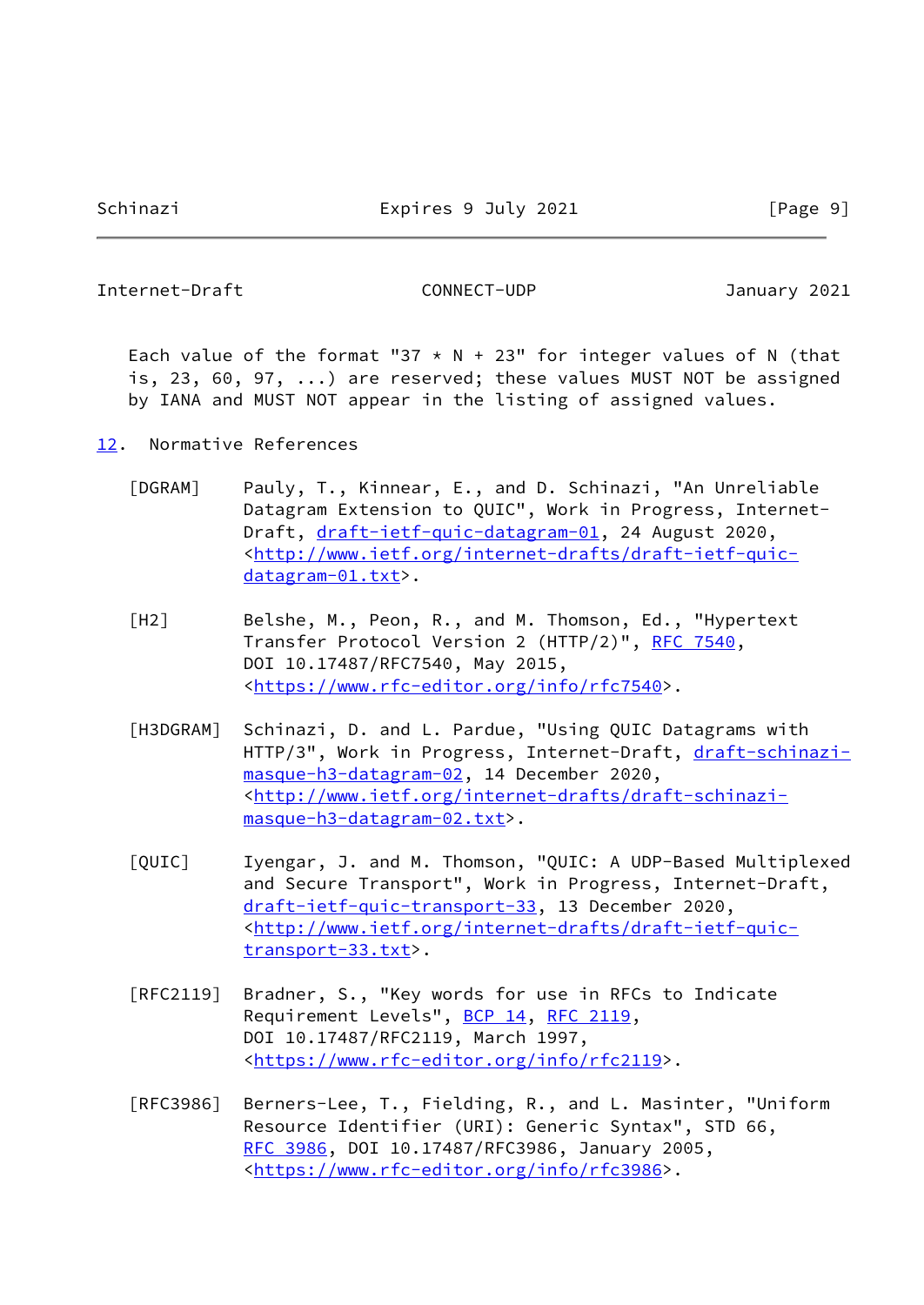- [RFC5234] Crocker, D., Ed. and P. Overell, "Augmented BNF for Syntax Specifications: ABNF", STD 68, [RFC 5234](https://datatracker.ietf.org/doc/pdf/rfc5234), DOI 10.17487/RFC5234, January 2008, <[https://www.rfc-editor.org/info/rfc5234>](https://www.rfc-editor.org/info/rfc5234).
- [RFC7230] Fielding, R., Ed. and J. Reschke, Ed., "Hypertext Transfer Protocol (HTTP/1.1): Message Syntax and Routing", [RFC 7230,](https://datatracker.ietf.org/doc/pdf/rfc7230) DOI 10.17487/RFC7230, June 2014, <[https://www.rfc-editor.org/info/rfc7230>](https://www.rfc-editor.org/info/rfc7230).

<span id="page-11-0"></span>

| Schinazi | Expires 9 July 2021 | [Page 10] |
|----------|---------------------|-----------|
|          |                     |           |

- [RFC7231] Fielding, R., Ed. and J. Reschke, Ed., "Hypertext Transfer Protocol (HTTP/1.1): Semantics and Content", [RFC 7231](https://datatracker.ietf.org/doc/pdf/rfc7231), DOI 10.17487/RFC7231, June 2014, <[https://www.rfc-editor.org/info/rfc7231>](https://www.rfc-editor.org/info/rfc7231).
- [RFC8174] Leiba, B., "Ambiguity of Uppercase vs Lowercase in [RFC](https://datatracker.ietf.org/doc/pdf/rfc2119) [2119](https://datatracker.ietf.org/doc/pdf/rfc2119) Key Words", [BCP 14](https://datatracker.ietf.org/doc/pdf/bcp14), [RFC 8174,](https://datatracker.ietf.org/doc/pdf/rfc8174) DOI 10.17487/RFC8174, May 2017, [<https://www.rfc-editor.org/info/rfc8174](https://www.rfc-editor.org/info/rfc8174)>.

## <span id="page-11-3"></span>[STRUCT-HDR]

 Nottingham, M. and P. Kamp, "Structured Field Values for HTTP", Work in Progress, Internet-Draft, [draft-ietf](https://datatracker.ietf.org/doc/pdf/draft-ietf-httpbis-header-structure-19) [httpbis-header-structure-19](https://datatracker.ietf.org/doc/pdf/draft-ietf-httpbis-header-structure-19), 3 June 2020, <[http://www.ietf.org/internet-drafts/draft-ietf-httpbis](http://www.ietf.org/internet-drafts/draft-ietf-httpbis-header-structure-19.txt) [header-structure-19.txt](http://www.ietf.org/internet-drafts/draft-ietf-httpbis-header-structure-19.txt)>.

- <span id="page-11-2"></span> [TCP] Postel, J., "Transmission Control Protocol", STD 7, [RFC 793](https://datatracker.ietf.org/doc/pdf/rfc793), DOI 10.17487/RFC0793, September 1981, <<https://www.rfc-editor.org/info/rfc793>>.
- <span id="page-11-1"></span>[UDP] Postel, J., "User Datagram Protocol", STD 6, [RFC 768](https://datatracker.ietf.org/doc/pdf/rfc768), DOI 10.17487/RFC0768, August 1980, <<https://www.rfc-editor.org/info/rfc768>>.

## Acknowledgments

 This document is a product of the MASQUE Working Group, and the author thanks all MASQUE enthusiasts for their contibutions. This proposal was inspired directly or indirectly by prior work from many people. In particular, the author would like to thank Eric Rescorla for suggesting to use an HTTP method to proxy UDP. Thanks to Lucas Pardue for their inputs on this document.